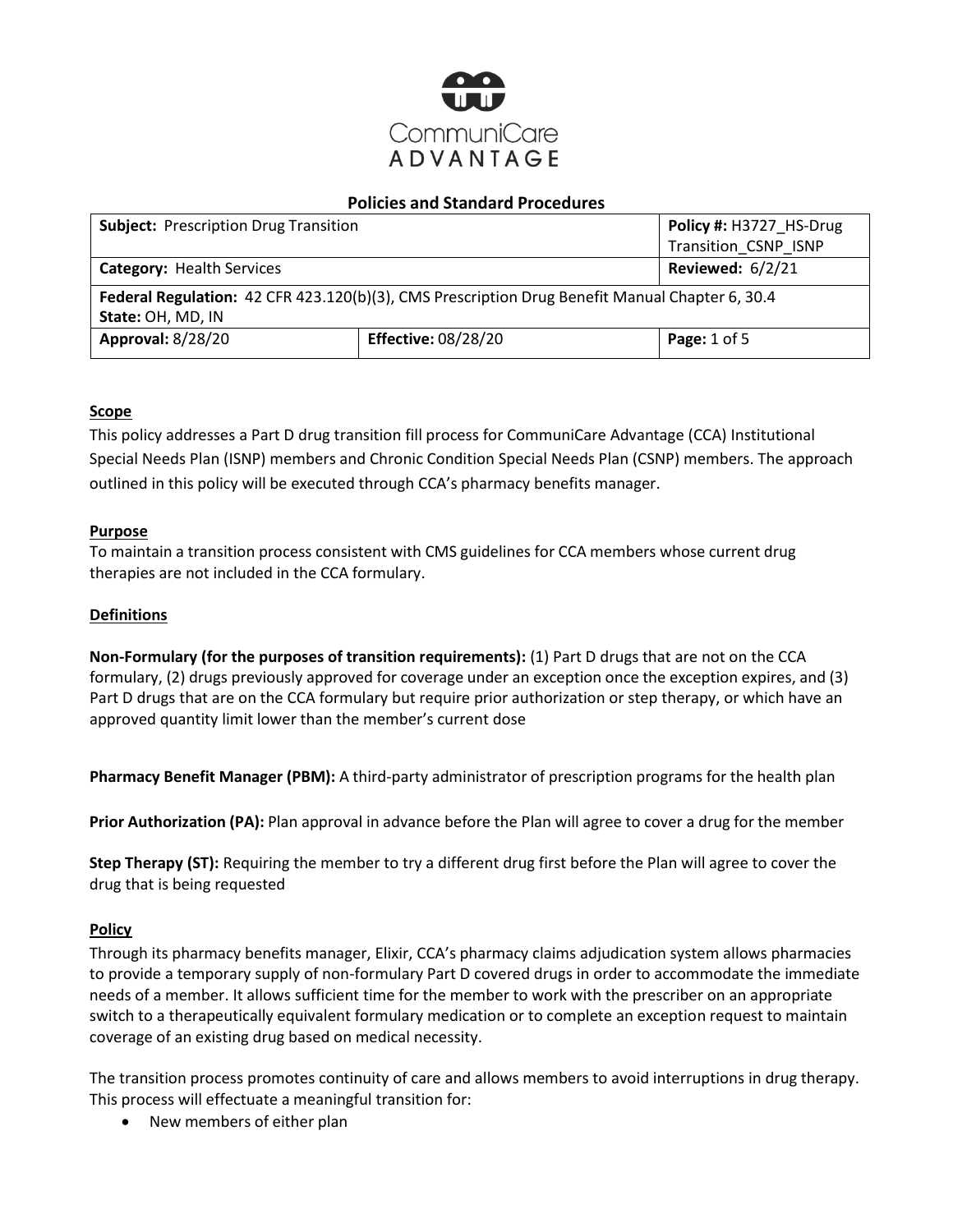# `ommuniCare ADVANTAGE

#### **Policies and Standard Procedures**

| <b>Subject: Prescription Drug Transition</b> |                            | <b>Policy #: H3727 HS-Drug Transition CSNP ISNP</b> |  |
|----------------------------------------------|----------------------------|-----------------------------------------------------|--|
| <b>Approval: 08/28/20</b>                    | <b>Effective: 08/28/20</b> | <b>Page:</b> 2 of 5                                 |  |

- Current members affected by negative formulary changes across contract years
- Members whose exception request was not addressed within the applicable adjudication timeframe during the transition period
- Current members who are on a drug that was the result of an exception that was granted in the previous year
- Current member experiencing a level of care change
- Current members entering the LTC setting from other care settings
- Current members in a LTC setting requiring an emergency supply of a non-formulary drug

#### **Procedure**

#### Implementation

CCA's transition policy provides a detailed explanation of how transition requests are processed within our adjudication system; how the pharmacy is notified when transition medication is processed at the point of sale; and description of edits and explanation of the process pharmacies follow to resolve transition medication edits at the point of sale.

A member's transition period begins with the date of enrollment and will be implemented within the first 90 days of the member's first effective date of coverage using the member's effective date on the enrollment file. The pharmacy claims adjudication system will be configured by Elixir to automatically allow a one-time transition fill of at least a 30 day supply in the retail setting, and a cumulative supply of at least a 91-day supply in the long term care setting of a non-formulary mediation (unless the member presents with a prescription written for less than the transition supply allowed in which case multiple fills will be allowed to provide up to the total transition supply of medication).

For a long term care resident transition claim the pharmacy must submit the claim for up to a one month supply of the non-formulary medication and must submit the number 3, 4, or 9 in the patient residence field. If the pharmacy does not submit a 3, 4, or 9 in the patient residence field of the claim, and the claim is for greater than a one month supply, the claim will reject and the pharmacy will receive a message that only a one month supply of the medication is allowed at a time for a transition fill.

The pharmacy claims adjudication system as well as step therapy (ST), prior authorization (PA), and quantity limit (QL) overrides will be configured by Elixir to automatically allow the transition supply at the point of sale (either in one fill or multiple fills for up to the defined transition day supply) if the member is within their first 90 days of eligibility.

The transition process will be initiated when an individual first presents a prescription for a drug that is nonformulary and ongoing therapy at an in-network pharmacy. A minimum of a 120-day look-back period will determine ongoing therapy. If the distinction between ongoing therapy and new therapy cannot be made at the point of sale, then the prescription will be treated as ongoing therapy and the member will be provided with a transition fill.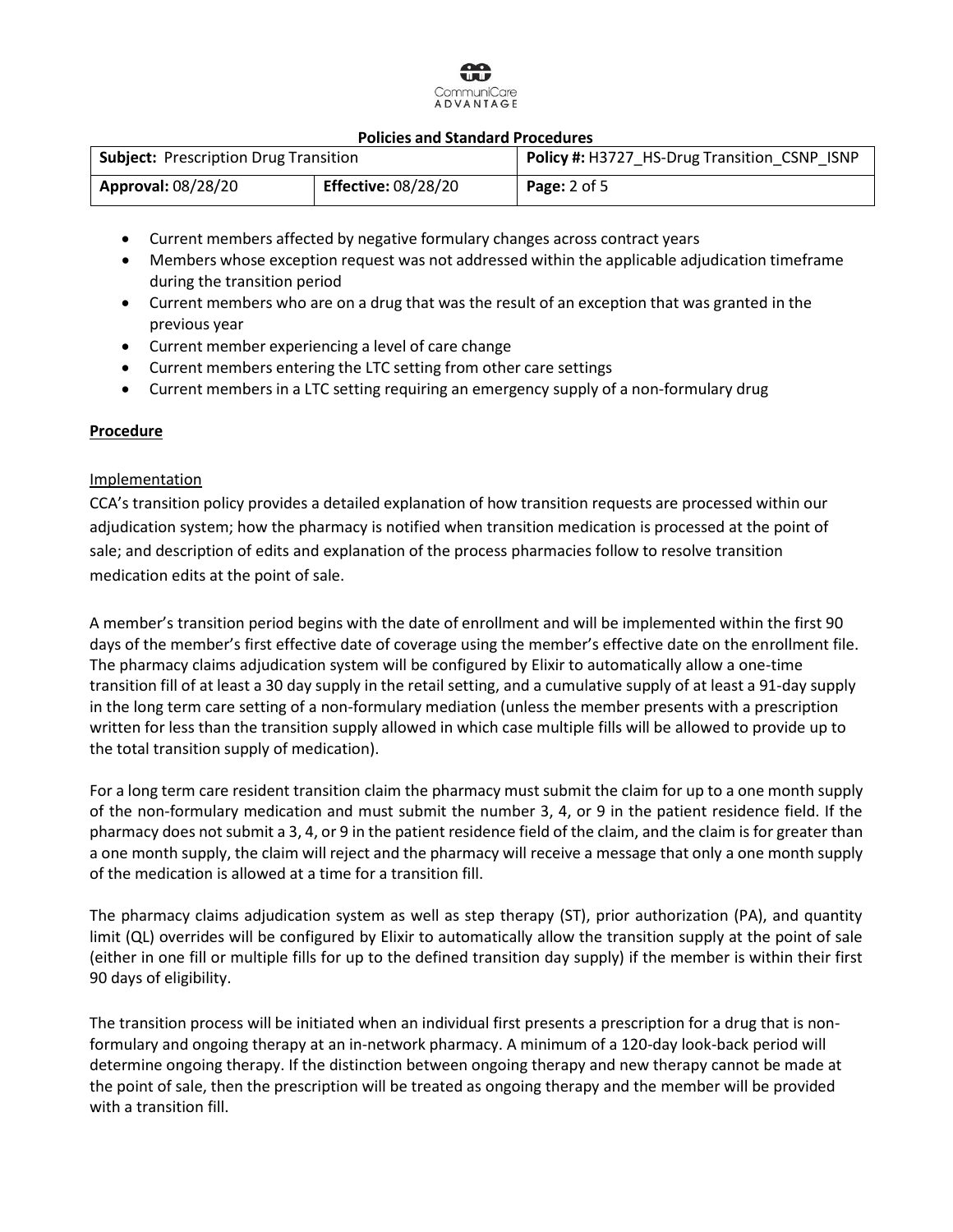

| <b>Policies and Standard Procedures</b>      |                            |                                              |  |
|----------------------------------------------|----------------------------|----------------------------------------------|--|
| <b>Subject: Prescription Drug Transition</b> |                            | Policy #: H3727 HS-Drug Transition CSNP ISNP |  |
| <b>Approval: 08/28/20</b>                    | <b>Effective: 08/28/20</b> | <b>Page:</b> $3$ of $5$                      |  |

If a transition fill is provided for a protected class drug that is subject to a PA or ST on new starts only, the initial transition fill will be considered ongoing therapy and the PA or ST requirement would no longer be applicable after the first transition fill has been provided.

Through Elixir, CCA will make arrangements to continue to provide necessary Part D drugs to members via an extension of the transition period, on a case by case basis, to the extent that their exception request or appeals have not been processed by the end of the minimum transition period and until such time as a transition has been made (either through a switch to an appropriate formulary drug or a decision on an exception request). This will also apply if a timely decision of an exception request has not been issued by the end of the member's transition period.

Drugs requiring ST, PA, or QL will pay at their appropriate copay tier and claims for non-formulary drugs will default to the non-preferred drug tier copay. LIS members will not pay any more than their applicable LIS level copay. Non-LIS members will pay the same cost sharing for non-formulary drugs provided during the transition period as they would for non-formulary drugs approved through a formulary exception process. Non-LIS members will pay the same cost share for transition fills of formulary drugs subject to utilization management edits as they would once the utilization management criteria are met.

Elixir will maintain an adjudication system that will process transition requests, notify the pharmacy when a medication is processed at point of sale, and execute claims edits.

The pharmacy is notified when a transition medication is processed at the point of sale via pharmacy messaging placed in the claims adjudication system.

Only the following utilization management edits will be applied during transition at point of sale:

- Edits to determine Part A or B versus Part D coverage
- Edits to prevent coverage of non-part D drugs
- Edits to promote safe utilization of a Part D drug

CCA will ensure that the pharmacies can resolve step therapy and prior authorization edits during transition at point of sale. Refills will be provided for transition prescriptions dispensed for less than the written amount due to quantity limit safety edits or drug utilization edits that are based on approved product labeling.

 The Customer Service Representatives will place an override in the pharmacy claims adjudication system in the Member Prior Authorization Screen to allow the claim to pay for additional refills.

For all members that require additional transitional fills outside of the first 90 days of eligibility with the plan for non-formulary medications, these additional fills will require manual intervention for the transitional claim to process. The member, the member's appointed representative, or physician must call Customer Service to have a transition override placed into the pharmacy claims adjudication system.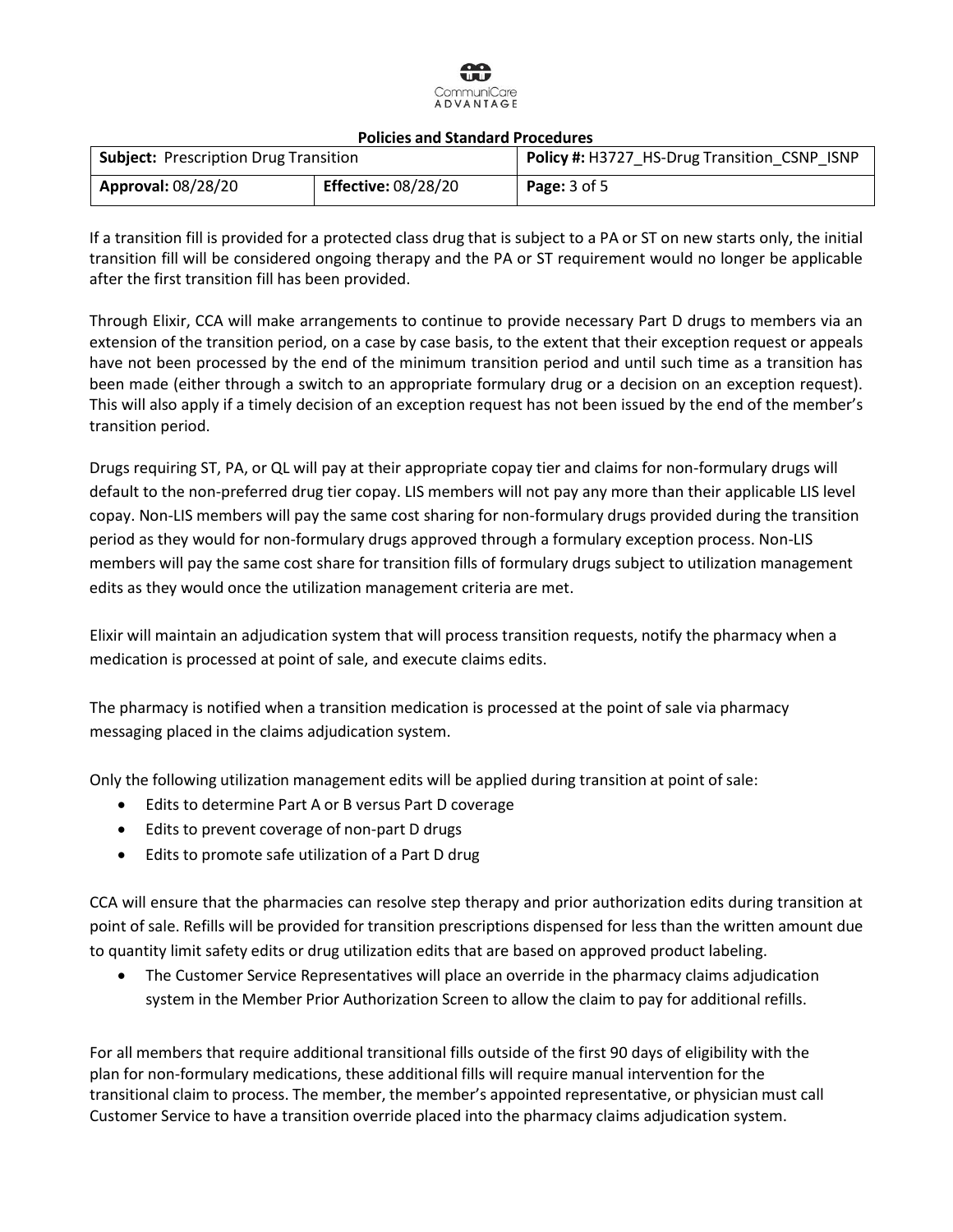

| POIICles and Standard Procedures             |                            |                                              |  |
|----------------------------------------------|----------------------------|----------------------------------------------|--|
| <b>Subject: Prescription Drug Transition</b> |                            | Policy #: H3727 HS-Drug Transition CSNP ISNP |  |
| <b>Approval: 08/28/20</b>                    | <b>Effective: 08/28/20</b> | <b>Page:</b> 4 of 5                          |  |

# Emergency Supplies

Outside of the 90 day transition period a member who resides in a long term care setting may be provided with a 31 day emergency supply of non-formulary Part D drugs while an exception or prior authorization request is being processed.

For a member who experiences a level of care change (i.e. long term care facility to hospital, hospital to home) outside of the 90 day transition period and needs a non-formulary Part D drug, CCA will allow the member access to an emergency one month supply transition. To the extent that a member is outside his or her 90 day transition period and is in the outpatient setting, CCA will still provide an emergency supply of Part D covered non-formulary medications on a case by case basis, while an exception request is being processed. To the extent that a member is outside his or her 90 day transition period and is in the LTC setting, CCA will still provide an emergency supply of Part D covered non-formulary medications while an exception request is being processed.

- Pharmacies may submit certain Submission Clarification Codes (SCC) indicating a level of care change or the need for an emergency override. Upon submission of the appropriate SCC and identification of the LTC setting, applicable claims will adjudicate accordingly
- If a SCC is not submitted, Elixir will send a message to pharmacies to call for a transition override for all claims rejected for non-formulary status
- Overrides will be configured at the point of sale and expire no later than 72 hours from the time it was entered
	- o The Customer Service Representative will place an override in the adjudication system to allow the claim to pay without completing the non-formulary exception, prior authorization, step therapy, or quantity limit requirements

Early refill edits will not limit appropriate and necessary access to a Part D medication for members being admitted to or discharged from a long term care facility.

# Negative Formulary Changes for Current Members

A transition will be effectuated prior to the start of the new contract year for current members whose drugs will be affected by negative formulary changes in the upcoming year.

- CCA will work to prospectively transition current members to a therapeutically equivalent formulary alternative and adjudicate any request received for formulary and tier exceptions to the new formulary prior to the start of the contract year
- If CCA has not successfully transitioned affected members to a therapeutically equivalent formulary alternative or adjudicated an exception request prior to January 1, a transition supply will be provided beginning January 1 and the required transition notice until such time as a meaningful transition has